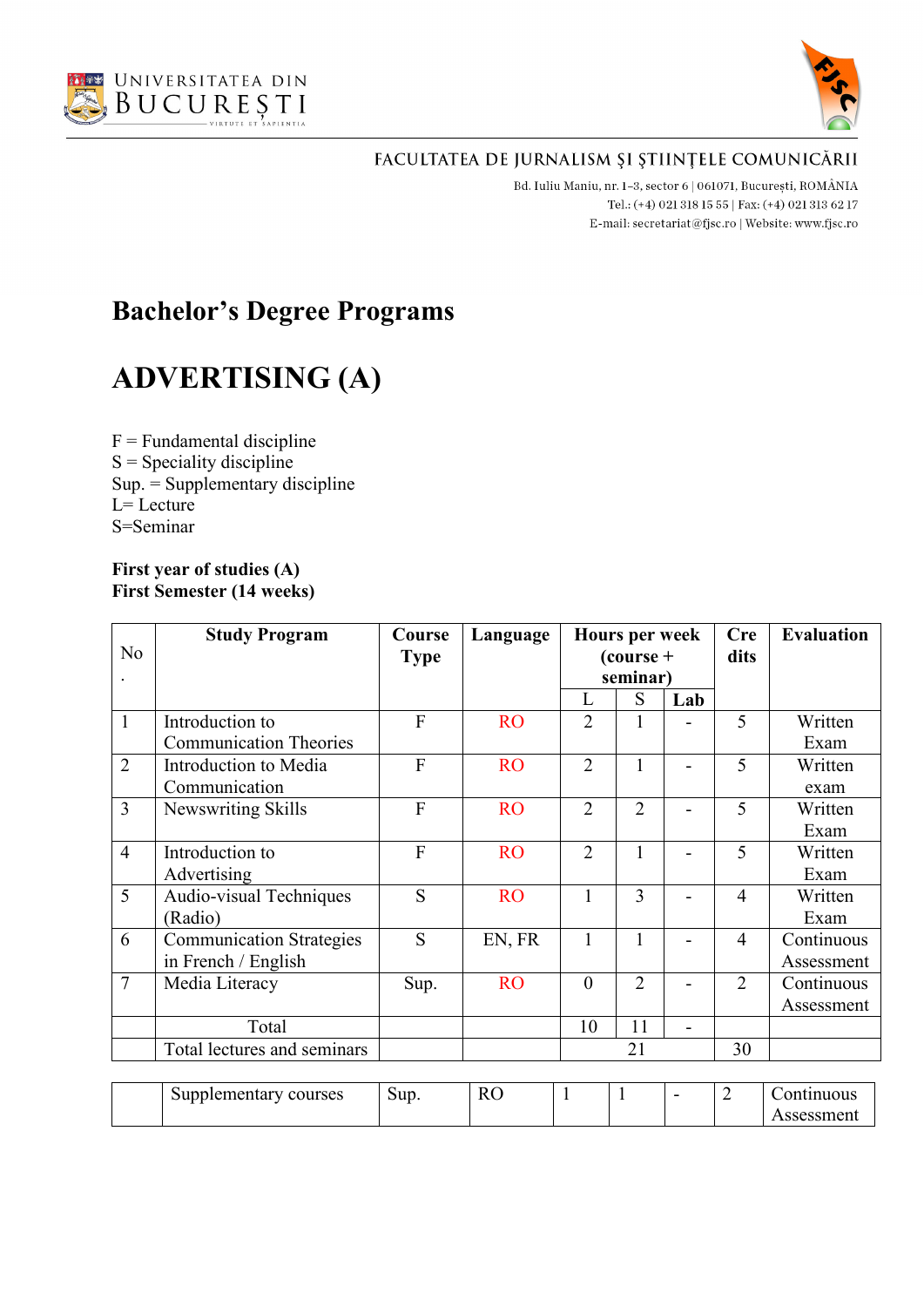



Bd. Iuliu Maniu, nr. 1-3, sector 6 | 061071, București, ROMÂNIA Tel.: (+4) 021 318 15 55 | Fax: (+4) 021 313 62 17 E-mail:  $\texttt{secretariat@f}$ isc.ro | Website: www.fjsc.ro

#### **First year of studies (A) Second Semester (14 weeks)**

| No. | <b>Study Program</b>                               | Course<br><b>Type</b> | Language  | <b>Hours per week</b><br>$\frac{1}{2}$ (course +<br>seminar) |                |                          | <b>Cre</b><br>dits | <b>Evaluation</b>        |
|-----|----------------------------------------------------|-----------------------|-----------|--------------------------------------------------------------|----------------|--------------------------|--------------------|--------------------------|
|     |                                                    |                       |           | L                                                            | S              | Lab                      |                    |                          |
| 1.  | Introduction to Media<br>Communication             | $\overline{F}$        | <b>RO</b> | $\overline{2}$                                               | 1              |                          | 5                  | Written<br>Exam          |
| 2.  | <b>Fundamentals of Social</b><br>Sciences          | $\overline{F}$        | <b>RO</b> | $\overline{2}$                                               | $\overline{2}$ | $\overline{\phantom{0}}$ | $\overline{4}$     | Written<br>Exam          |
| 3.  | Introduction to Public<br>Relations                | $\overline{F}$        | <b>RO</b> | $\overline{2}$                                               | $\mathbf{1}$   | Ξ.                       | $\overline{4}$     | Written<br>Exam          |
| 4.  | Desktop Publishing and<br>Infography               | $\overline{F}$        | <b>RO</b> | $\mathbf{1}$                                                 | $\overline{3}$ |                          | $\overline{4}$     | Written<br>Exam          |
| 5.  | Introduction to Online<br>Communication            | S                     | <b>RO</b> | $\mathbf{1}$                                                 | $\overline{2}$ | $\overline{a}$           | $\overline{2}$     | Written<br>Exam          |
| 6.  | Marketing                                          | S                     | <b>RO</b> | $\overline{2}$                                               | $\mathbf{1}$   |                          | $\overline{2}$     | Written<br>Exam          |
| 7.  | Communication<br>Strategies in French /<br>English | Sup.                  | EN, FR    | $\mathbf{1}$                                                 | 1              | $\overline{a}$           | $\overline{4}$     | Continuous<br>Assessment |
| 8.  | Copywriting                                        | S                     | <b>RO</b> | $\overline{0}$                                               | $\overline{2}$ |                          | $\overline{2}$     | Continuous<br>Assessment |
| 9.  | Internship (90 hours)                              | S                     | <b>RO</b> |                                                              |                |                          | 3                  | Continuous<br>Assessment |
|     | Total                                              |                       |           | 11                                                           | 13             | $\overline{\phantom{a}}$ |                    |                          |
|     | Total lectures and<br>seminars                     |                       |           |                                                              | 24             |                          | 30                 |                          |

| -<br>courses<br>Supplementary | Sup. | $\mathbf{r}$<br>ĸ<br>$\sim$<br>- |  | - | muous<br>n۳                  |
|-------------------------------|------|----------------------------------|--|---|------------------------------|
|                               |      |                                  |  |   | sessment <sup>.</sup><br>A D |

#### **Second year of studies (A) Third Semester (14 weeks)**

| No. | <b>Study Program</b>      | Course<br>Type | Langua<br>ge | Hours per<br>week<br>$\frac{1}{2}$ (course +<br>seminar) | <b>Credit</b> | <b>Evaluation</b> |
|-----|---------------------------|----------------|--------------|----------------------------------------------------------|---------------|-------------------|
|     | Introduction to Semiotics | Sup.           | <b>RO</b>    | $1 + 1$                                                  |               | Written<br>Exam   |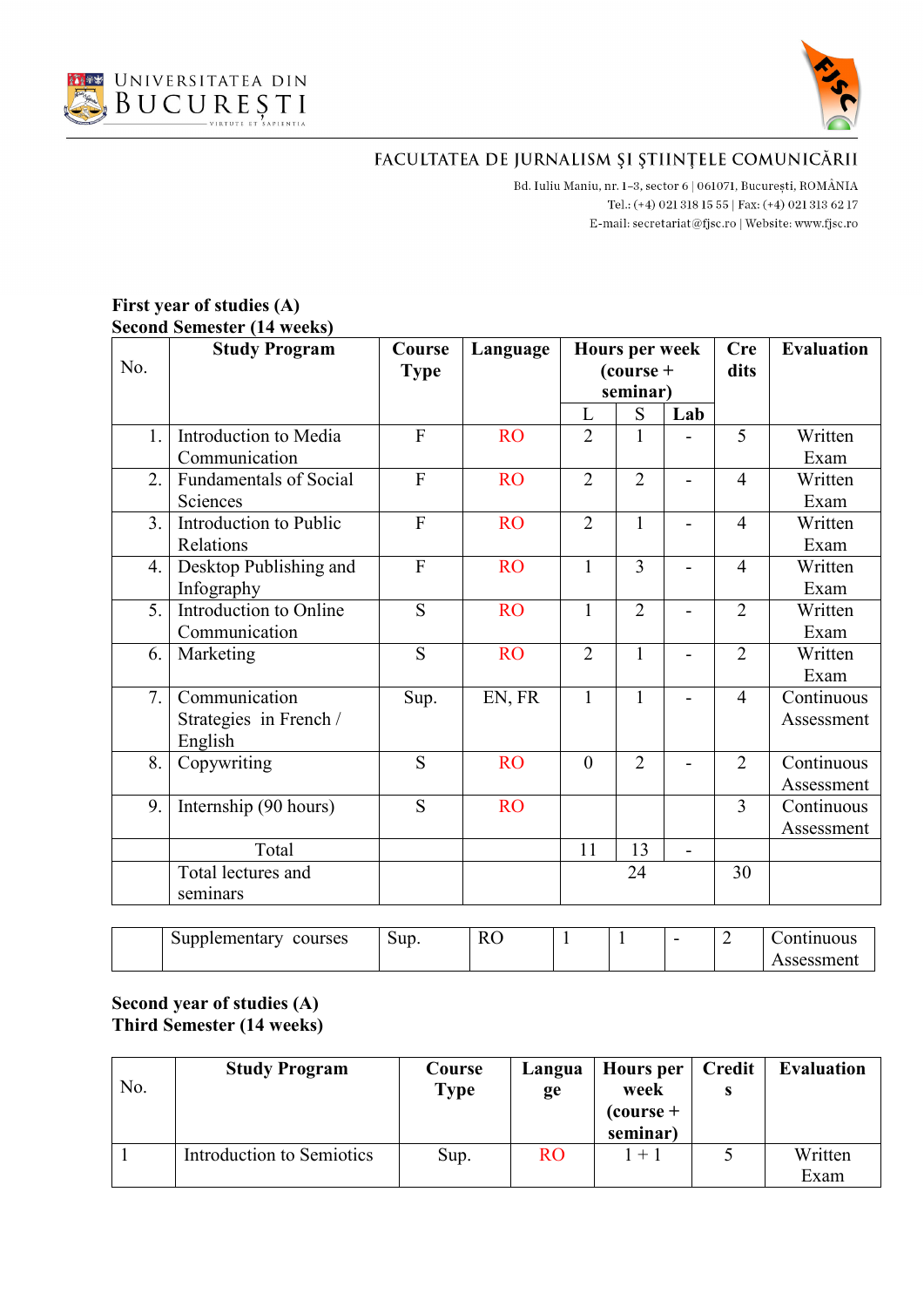



Bd. Iuliu Maniu, nr. 1-3, sector 6 | 061071, București, ROMÂNIA Tel.: (+4) 021 318 15 55 | Fax: (+4) 021 313 62 17 E-mail:  $\texttt{secretariat@f}$ isc.ro | Website: www.fjsc.ro

| $\overline{2}$ | Multimedia                  | S                             | <b>RO</b> | $2 + 2$ | $\overline{4}$ | Written    |
|----------------|-----------------------------|-------------------------------|-----------|---------|----------------|------------|
|                |                             |                               |           |         |                | Exam       |
| $\overline{3}$ | Audio-Visual Techniques     | S                             | <b>RO</b> | $1 + 3$ | $\overline{4}$ | Written    |
|                | (TV)                        |                               |           |         |                | Exam       |
| $\overline{4}$ | Ethics                      | $\overline{F}$                | <b>RO</b> | $2 + 1$ | $\overline{4}$ | Written    |
|                |                             |                               |           |         |                | exam       |
| 5              | Introduction to Branding    | S                             | <b>RO</b> | $1+2$   | 5              | Written    |
|                |                             |                               |           |         |                | exam       |
| 6              | Writing Techniques in       | Sup.                          | EN/FR     | $1+1$   | $\overline{4}$ | Continuous |
|                | French/English (Public      |                               |           |         |                | Assesment  |
|                | Relations&Advertising)      |                               |           |         |                |            |
| $\overline{7}$ | <b>Client Service</b>       | S                             | <b>RO</b> | $0+2$   | $\overline{2}$ | Written    |
|                |                             |                               |           |         |                | exam       |
|                |                             |                               |           |         |                |            |
|                |                             | OPTIONAL COURSES (1 out of 2) |           |         |                |            |
| 8              | Storytelling in Advertising | S                             | <b>RO</b> | $1 + 1$ | $\overline{2}$ | Continuous |
|                |                             |                               |           |         |                | Assesment  |
| 9              | <b>Advertising Graphics</b> | S                             | <b>RO</b> | $1 + 1$ | $\overline{2}$ | Continuous |
|                |                             |                               |           |         |                | Assesment  |
|                | Total                       |                               |           | 22      | 30             |            |
|                | Supplementary courses       | Sup.                          | <b>RO</b> | $0 + 2$ | $\overline{2}$ | Continuous |
|                |                             |                               |           |         |                | Assesment  |

#### **Second year of studies (A) Fourth Semester (14 weeks)**

|                | <b>Study Program</b>     | Course      | Langua    | <b>Hours</b> per        | <b>Credit</b>  | <b>Evaluation</b> |
|----------------|--------------------------|-------------|-----------|-------------------------|----------------|-------------------|
| No.            |                          | <b>Type</b> | ge        | week                    | S              |                   |
|                |                          |             |           | $\frac{1}{2}$ (course + |                |                   |
|                |                          |             |           | seminar)                |                |                   |
|                | <b>Communication Law</b> | F           | <b>RO</b> | $2 + 1$                 | 3              | Written           |
|                |                          |             |           |                         |                | Exam              |
| $\overline{2}$ | Deontology               | F           | <b>RO</b> | $2 + 2$                 | $\overline{4}$ | Written           |
|                |                          |             |           |                         |                | Exam              |
| 3.             | Media Planning           | S           | <b>RO</b> | $1+2$                   | 3              | Continuous        |
|                |                          |             |           |                         |                | Assesment         |
| 4.             | Online Advertising       | S           | <b>RO</b> | $1+2$                   | 3              | Written           |
|                |                          |             |           |                         |                | Exam              |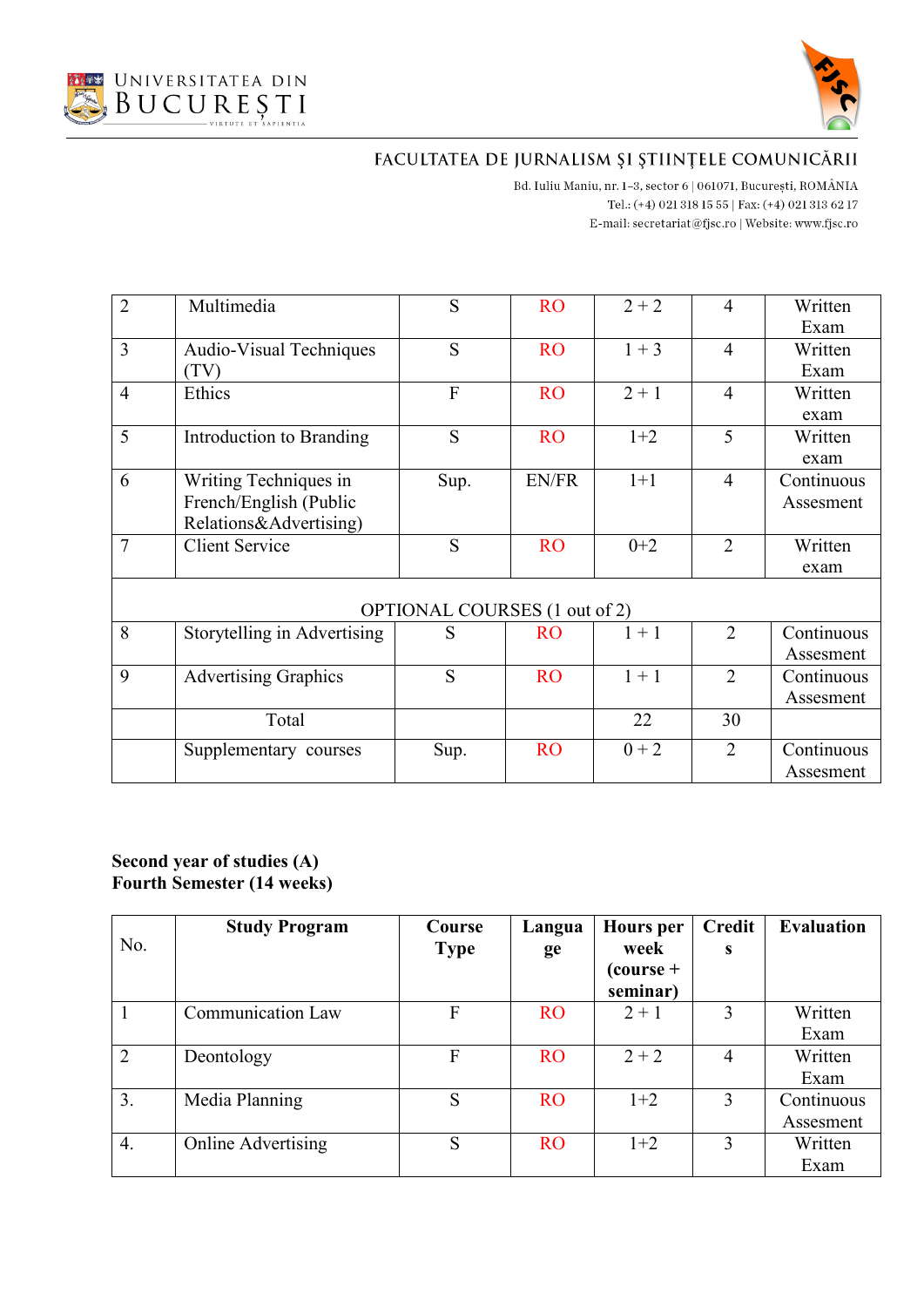



Bd. Iuliu Maniu, nr. 1-3, sector 6 | 061071, București, ROMÂNIA Tel.: (+4) 021 318 15 55 | Fax: (+4) 021 313 62 17 E-mail:  $\texttt{secretariat@f}$ isc.ro | Website: www.fjsc.ro

| 5.             | Research Methods and          | F    | <b>RO</b> | $1 + 2$   | $\overline{4}$ | Written    |  |  |  |
|----------------|-------------------------------|------|-----------|-----------|----------------|------------|--|--|--|
|                | Methodologies                 |      |           |           |                | Exam       |  |  |  |
| 6              | Management of                 | S    | <b>RO</b> | $2+1$     | 3              | Written    |  |  |  |
|                | <b>Advertising Company</b>    |      |           |           |                | Exam       |  |  |  |
| $\overline{7}$ | PR & Advertising Writing      | S    | EN/FR     | $1 + 1$   | $\overline{4}$ | Continuous |  |  |  |
|                | Techniques in                 |      |           |           |                | Assesment  |  |  |  |
|                | French/English                |      |           |           |                |            |  |  |  |
| 8              | Internship (90 hours)         |      | <b>RO</b> |           | 3              | Continuous |  |  |  |
|                |                               |      |           |           |                | Assesment  |  |  |  |
|                | OPTIONAL COURSES (1 out of 2) |      |           |           |                |            |  |  |  |
| 9              | Digital Writing               | S    | <b>RO</b> | $1 + 1$   | 3              | Continuous |  |  |  |
|                |                               |      |           |           |                | Assesment  |  |  |  |
| 10             | Art Direction in Advertising  | S    | <b>RO</b> | $1 + 1$   | 3              | Continuous |  |  |  |
|                |                               |      |           |           |                | Assesment  |  |  |  |
|                | Total                         |      |           | $11 + 13$ |                |            |  |  |  |
|                | Total lectures and seminars   |      |           | 23        | 30             |            |  |  |  |
|                |                               |      |           |           |                |            |  |  |  |
|                | <b>Supplementary Courses</b>  | Sup. |           | $0 + 2$   | $\overline{2}$ | Continuous |  |  |  |
|                |                               |      |           |           |                | Assesment  |  |  |  |

#### **Third year of studies (A) Fifth Semester (14 weeks)**

| No.            | <b>Study Program</b>                 | Course<br>Type | Langua<br>ge | Hours per<br>week<br>$\text{(course +}$<br>seminar) | Credits        | Evaluation              |
|----------------|--------------------------------------|----------------|--------------|-----------------------------------------------------|----------------|-------------------------|
| $\mathbf{1}$   | Strategic Planning in<br>Advertising | S              | <b>RO</b>    | $2 + 2$                                             | 4              | Written<br>Exam         |
| $\overline{2}$ | <b>Consumer Behaviour</b>            | S              | <b>RO</b>    | $2+1$                                               | $\overline{4}$ | Oral Exam               |
| 3              | Advertising Clip                     | S              | <b>RO</b>    | $1 + 2$                                             | 5              | Continuous<br>Assesment |
| $\overline{4}$ | <b>Online Advertising</b>            | S              | <b>RO</b>    | $1+2$                                               | $\overline{4}$ | Continuous<br>Assesment |
| 5              | Political Advertising                | Sub            | <b>RO</b>    | $2+1$                                               | 5              | Written E.              |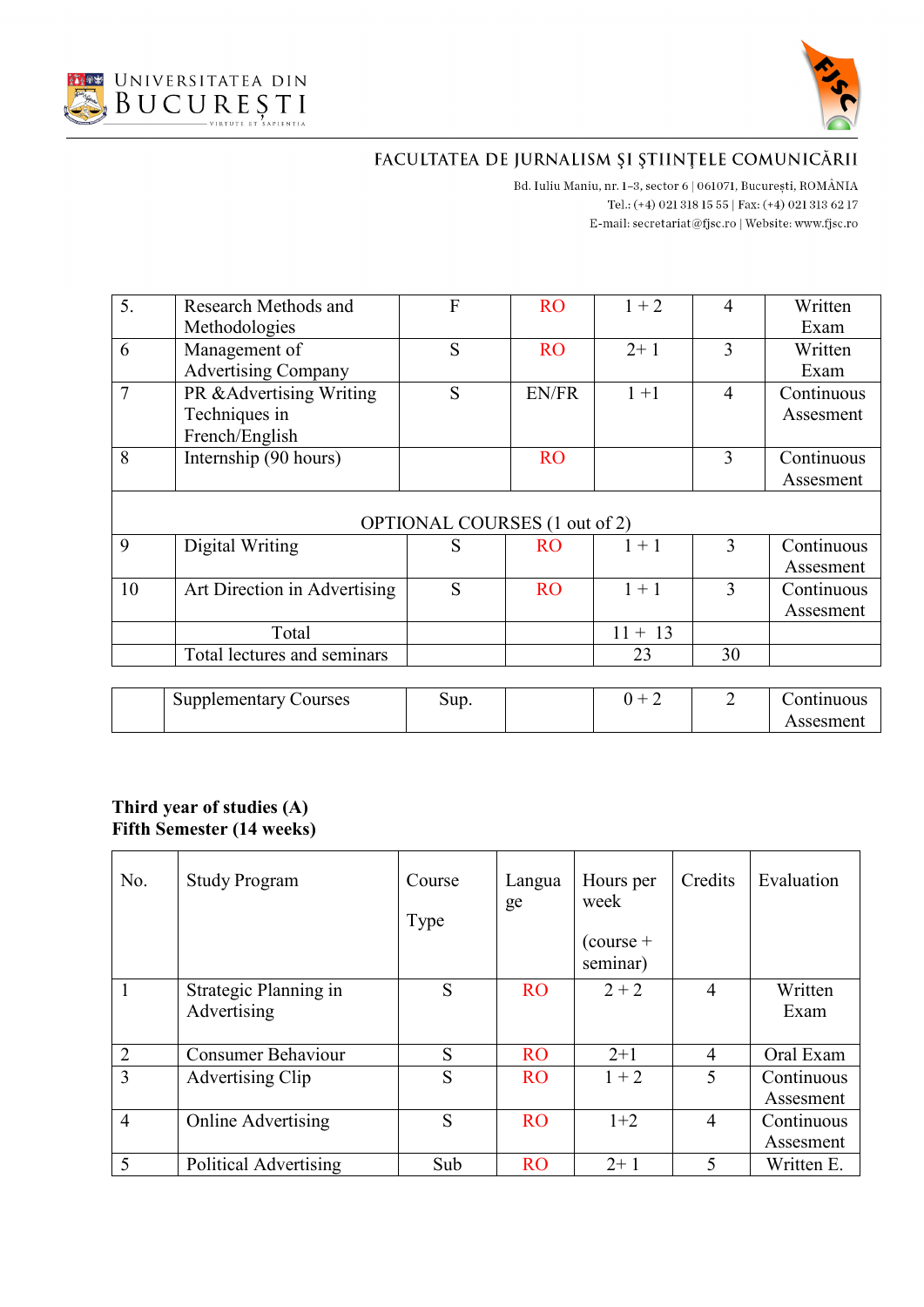



Bd. Iuliu Maniu, nr. 1-3, sector 6 | 061071, București, ROMÂNIA Tel.: (+4) 021 318 15 55 | Fax: (+4) 021 313 62 17 E-mail:  $\texttt{secretariat@f}$ isc.ro | Website: www.fjsc.ro

| $6\phantom{.}6$ | <b>Client Service</b>         |                                      | <b>RO</b> | $0+2$    |    | Written    |  |  |
|-----------------|-------------------------------|--------------------------------------|-----------|----------|----|------------|--|--|
|                 |                               |                                      |           |          |    | exam       |  |  |
|                 |                               | <b>OPTIONAL COURSES (1 out of 2)</b> |           |          |    |            |  |  |
| 7               | <b>Negotiation Techniques</b> |                                      | <b>RO</b> | $1 + 1$  | 3  | Continuous |  |  |
|                 |                               |                                      |           |          |    | Assesment  |  |  |
| 8               | History of Advertising        | S                                    | <b>RO</b> | $1 + 1$  |    | Continuous |  |  |
|                 |                               |                                      |           |          |    | Assesment  |  |  |
|                 | Total                         |                                      |           | $8 + 12$ |    |            |  |  |
|                 |                               |                                      |           | 20       | 30 |            |  |  |
|                 | <b>Supplementary Courses</b>  | Sub                                  |           | $0 + 2$  | 2  | Continuous |  |  |
|                 |                               |                                      |           |          |    | Assesment  |  |  |

#### **Third year of studies (A) Sixth Semester (14 weeks)**

|                | <b>Study Program</b>                 | Course      | Langua    | <b>Hours</b>            | <b>Credits</b> | <b>Evaluation</b> |
|----------------|--------------------------------------|-------------|-----------|-------------------------|----------------|-------------------|
| Nr             |                                      | <b>Type</b> | ge        | per week                |                |                   |
|                |                                      |             |           | $\frac{1}{2}$ (course + |                |                   |
|                |                                      |             |           | seminar)                |                |                   |
| $\mathbf{1}$   | <b>Argumentation Techniques</b>      | Sup.        | <b>RO</b> | $2 + 2$                 | 5              | Written           |
|                |                                      |             |           |                         |                | Exam              |
| $\overline{2}$ | <b>Advertising Production</b>        | S           | <b>RO</b> | $2 + 2$                 | 5              | Written           |
|                |                                      |             |           |                         |                | Exam              |
| 3              | <b>Creative Product</b>              | S           | <b>RO</b> | $1+2$                   | 5              | Written           |
|                | <b>Presentation Tools</b>            |             |           |                         |                | Exam              |
| $\overline{4}$ | Project Management in                | S           | <b>RO</b> | $1 + 2$                 | 5              | Written           |
|                | Organizations                        |             |           |                         |                | Exam              |
| 5.             | <b>Communication Strategies</b>      | S           | <b>RO</b> | $1 + 2$                 | 5              | Continuous        |
|                | in PR and in Advertising             |             |           |                         |                | Assesment         |
| 6              | <b>Effective Communication</b>       | Sup         | <b>RO</b> | $1 + 2$                 | 5              | Continuous        |
|                | Techniques                           |             |           |                         |                | Assesment         |
|                | <b>OPTIONAL COURSES (1 out of 2)</b> |             |           |                         |                |                   |
| $\overline{7}$ | Personal Branding                    | S           | <b>RO</b> | $1 + 1$                 | 5              | Continuous        |
|                |                                      |             |           |                         |                | Assesment         |
| 8              | <b>SEM</b> (Search Engine            | S           | <b>RO</b> | $1 + 1$                 | 5              | Continuous        |
|                | Marketing)                           |             |           |                         |                | Assesment         |
|                | Total                                |             |           | $9 + 10$                |                |                   |
|                |                                      |             |           | 19                      | 30             |                   |
|                | <b>Supplementary Courses</b>         | Sup         |           | $0 + 2$                 | $\overline{2}$ | Continuous        |
|                |                                      |             |           |                         |                | Assesment         |